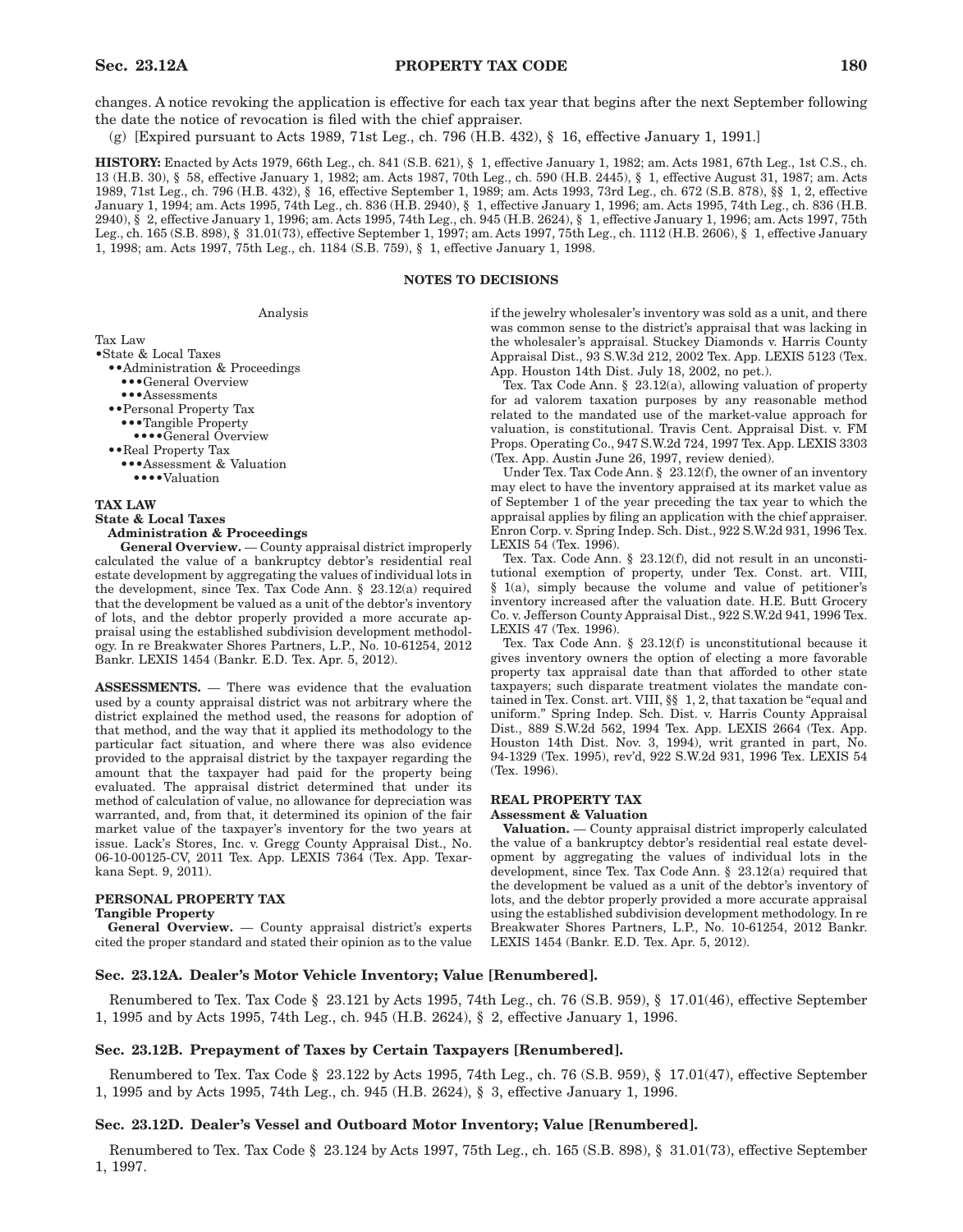# **Sec. 23.12E. Prepayment of Taxes by Certain Taxpayers [Renumbered].**

Renumbered to Tex. Tax Code § 23.125 by Acts 1997, 75th Leg., ch. 165 (S.B. 898), § 31.01(73), effective September 1, 1997.

# **Sec. 23.12F. Declarations and Statements Confidential [Renumbered].**

Renumbered to Tex. Tax Code § 23.126 by Acts 1997, 75th Leg., ch. 165 (S.B. 898), § 31.01(73), effective September 1, 1997.

## **Sec. 23.121. Dealer's Motor Vehicle Inventory; Value.**

(a) In this section:

(1) "Chief appraiser" means the chief appraiser for the appraisal district in which a dealer's motor vehicle inventory is located.

(2) "Collector" means the county tax assessor-collector in the county in which a dealer's motor vehicle inventory is located.

(3) "Dealer" means a person who holds a dealer's general distinguishing number issued by the Texas Department of Motor Vehicles under the authority of Chapter 503, Transportation Code, or who is legally recognized as a motor vehicle dealer pursuant to the law of another state and who complies with the terms of Section 152.063(f). The term does not include:

(A) a person who holds a manufacturer's license issued under Chapter 2301, Occupations Code;

(B) an entity that is owned or controlled by a person who holds a manufacturer's license issued under Chapter 2301, Occupations Code;

(C) a dealer whose general distinguishing number issued by the Texas Department of Motor Vehicles under the authority of Chapter 503, Transportation Code, prohibits the dealer from selling a vehicle to any person except a dealer; or

(D) a dealer who:

(i) does not sell motor vehicles described by Section  $152.001(3)(A)$ ;

(ii) meets either of the following requirements:

(a) the total annual sales from the dealer's motor vehicle inventory, less sales to dealers, fleet transactions, and subsequent sales, for the 12-month period corresponding to the preceding tax year are 25 percent or less of the dealer's total revenue from all sources during that period; or

(b) the dealer did not sell a motor vehicle to a person other than another dealer during the 12-month period corresponding to the preceding tax year and the dealer estimates that the dealer's total annual sales from the dealer's motor vehicle inventory, less sales to dealers, fleet transactions, and subsequent sales, for the 12-month period corresponding to the current tax year will be 25 percent or less of the dealer's total revenue from all sources during that period;

(iii) not later than August 31 of the preceding tax year, filed with the chief appraiser and the collector a declaration on a form prescribed by the comptroller stating that the dealer elected not to be treated as a dealer under this section in the current tax year; and

(iv) renders the dealer's motor vehicle inventory in the current tax year by filing a rendition with the chief appraiser in the manner provided by Chapter 22.

(4) "Dealer's motor vehicle inventory" means all motor vehicles held for sale by a dealer.

(5) "Dealer-financed sale" means the sale of a motor vehicle in which the seller finances the purchase of the vehicle, is the sole lender in the transaction, and retains exclusively the right to enforce the terms of the agreement evidencing the sale.

(6) "Declaration" means the dealer's motor vehicle inventory declaration form promulgated by the comptroller as required by this section.

(7) "Fleet transaction" means the sale of five or more motor vehicles from a dealer's motor vehicle inventory to the same person within one calendar year.

(8) "Motor vehicle" means a towable recreational vehicle or a fully self-propelled vehicle with at least two wheels which has as its primary purpose the transport of a person or persons, or property, whether or not intended for use on a public street, road, or highway. The term does not include:

(A) a vehicle with respect to which the certificate of title has been surrendered in exchange for a salvage certificate in the manner provided by law; or

(B) equipment or machinery designed and intended to be used for a specific work-related purpose other than the transporting of a person or property.

(9) "Owner" means a dealer who owes current year vehicle inventory taxes levied against a dealer's motor vehicle inventory.

(10) "Person" means a natural person, corporation, partnership, or other legal entity.

(11) "Sales price" means the total amount of money paid or to be paid for the purchase of a motor vehicle as set forth as "sales price" in the form entitled "Application for Texas Certificate of Title" promulgated by the Texas Department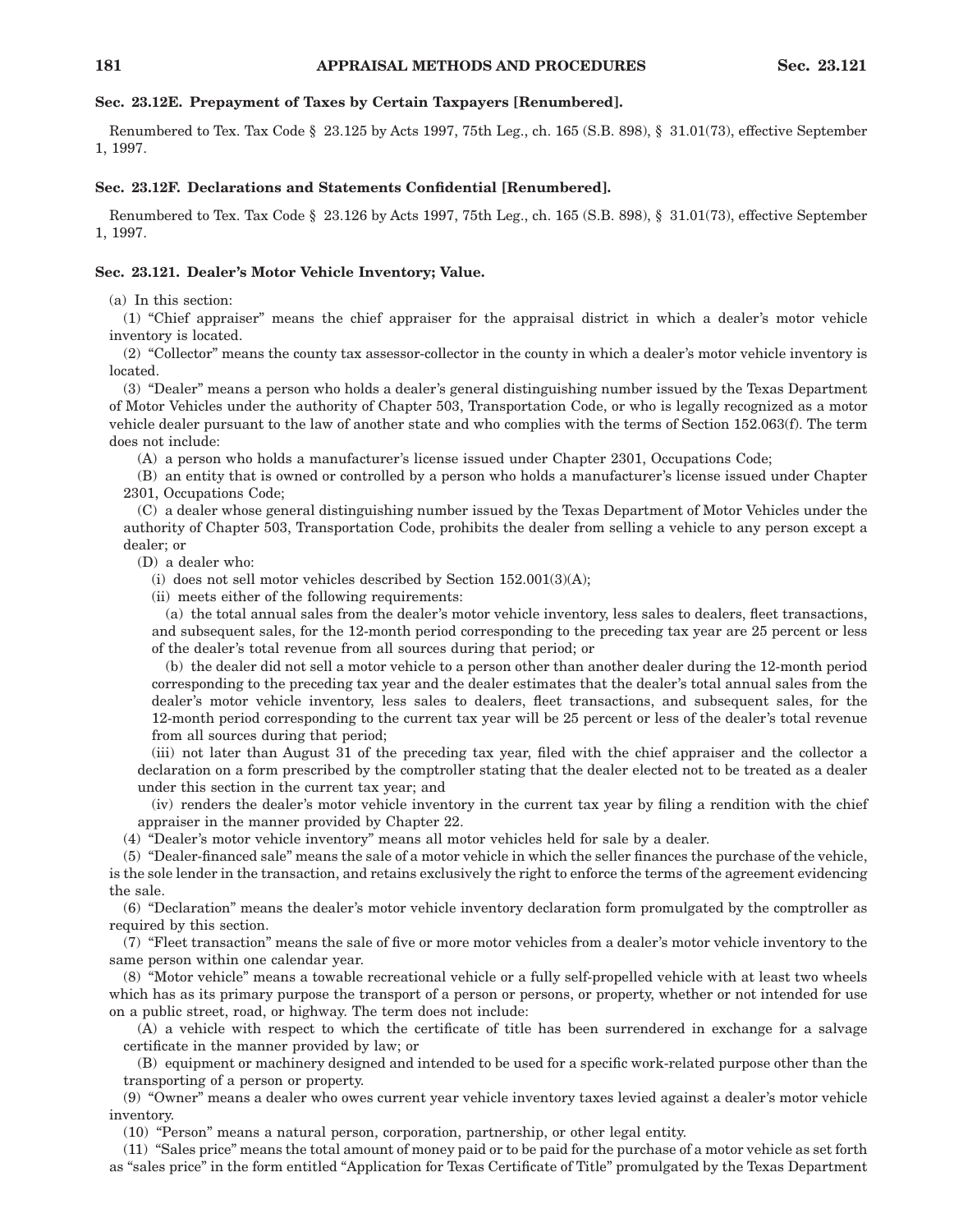## **Sec. 23.121 PROPERTY TAX CODE 182**

of Motor Vehicles. In a transaction that does not involve the use of that form, the term means an amount of money that is equivalent, or substantially equivalent, to the amount that would appear as "sales price" on the Application for Texas Certificate of Title if that form were involved.

(12) "Subsequent sale" means a dealer-financed sale of a motor vehicle that, at the time of the sale, has been the subject of a dealer-financed sale from the same dealer's motor vehicle inventory in the same calendar year.

(13) "Total annual sales" means the total of the sales price from every sale from a dealer's motor vehicle inventory for a 12-month period.

(14) "Towable recreational vehicle" means a nonmotorized vehicle that is designed for temporary human habitation for recreational, camping, or seasonal use and:

- (A) is titled and registered with the Texas Department of Motor Vehicles through the office of the collector;
- (B) is permanently built on a single chassis;
- (C) contains one or more life support systems; and
- (D) is designed to be towable by a motor vehicle.

 $(a-1)$  A dealer who has elected to file the declaration described by Subsection  $(a)(3)(D)(iii)$  and to render the dealer's motor vehicle inventory as provided by Subsection  $(a)(3)(D)(iv)$  must continue to file the declaration and render the dealer's motor vehicle inventory so long as the dealer meets the requirements of Subsection  $(a)(3)(D)(ii)(a)$  or (b).

(b) For the purpose of the computation of property tax, the market value of a dealer's motor vehicle inventory on January 1 is the total annual sales from the dealer's motor vehicle inventory, less sales to dealers, fleet transactions, and subsequent sales, for the 12-month period corresponding to the prior tax year, divided by 12.

(c) For the purpose of the computation of property tax, the market value of the dealer's motor vehicle inventory of an owner who was not a dealer on January 1 of the prior tax year, the chief appraiser shall estimate the market value of the dealer's motor vehicle inventory. In making the estimate required by this subsection the chief appraiser shall extrapolate using sales data, if any, generated by sales from the dealer's motor vehicle inventory in the prior tax year.

(d) Except for dealer's motor vehicle inventory, personal property held by a dealer is appraised as provided by other sections of this code. In the case of a dealer whose sales from dealer's motor vehicle inventory are made predominately to dealers, the chief appraiser shall appraise the dealer's motor vehicle inventory as provided by Section 23.12 of this code.

(e) A dealer is presumed to be an owner of a dealer's motor vehicle inventory on January 1 if, in the 12-month period ending on December 31 of the immediately preceding year, the dealer sold a motor vehicle to a person other than a dealer. The presumption created by this subsection is not rebutted by the fact that a dealer has no motor vehicles physically on hand for sale from dealer's motor vehicle inventory on January 1.

(f) The comptroller shall promulgate a form entitled Dealer's Motor Vehicle Inventory Declaration. Except as provided by Section 23.122(*l*), not later than February 1 of each year, or, in the case of a dealer who was not in business on January 1, not later than 30 days after commencement of business, each dealer shall file a declaration with the chief appraiser and file a copy with the collector. For purposes of this subsection, a dealer is presumed to have commenced business on the date of issuance to the dealer of a dealer's general distinguishing number as provided by Chapter 503, Transportation Code. Notwithstanding the presumption created by this subsection, a chief appraiser may, at his or her sole discretion, designate as the date on which a dealer commenced business a date other than the date of issuance to the dealer of a dealer's general distinguishing number. The declaration is sufficient to comply with this subsection if it sets forth the following information:

(1) the name and business address of each location at which the dealer owner conducts business;

(2) each of the dealer's general distinguishing numbers issued by the Texas Department of Motor Vehicles;

(3) a statement that the dealer owner is the owner of a dealer's motor vehicle inventory; and

(4) the market value of the dealer's motor vehicle inventory for the current tax year as computed under Section 23.121(b).

(g) Under the terms provided by this subsection, the chief appraiser may examine the books and records of the holder of a general distinguishing number issued by the Texas Department of Motor Vehicles. A request made under this subsection must be made in writing, delivered personally to the custodian of the records, at the location for which the general distinguishing number has been issued, must provide a period not less than 15 days for the person to respond to the request, and must state that the person to whom it is addressed has the right to seek judicial relief from compliance with the request. In a request made under this section the chief appraiser may examine:

(1) the document issued by the Texas Department of Motor Vehicles showing the person's general distinguishing number;

(2) documentation appropriate to allow the chief appraiser to ascertain the applicability of this section and Section 23.122 to the person;

(3) sales records to substantiate information set forth in the dealer's declaration filed by the person.

(h) If a dealer fails to file a declaration as required by this section, or if, on the declaration required by this section, a dealer reports the sale of fewer than five motor vehicles in the prior year, the chief appraiser shall report that fact to the Texas Department of Motor Vehicles and the department shall initiate termination proceedings. The chief appraiser shall include with the report a copy of a declaration, if any, indicating the sale by a dealer of fewer than five motor vehicles in the prior year. A report by a chief appraiser to the Texas Department of Motor Vehicles as provided by this subsection is prima facie grounds for the cancellation of the dealer's general distinguishing number under Section